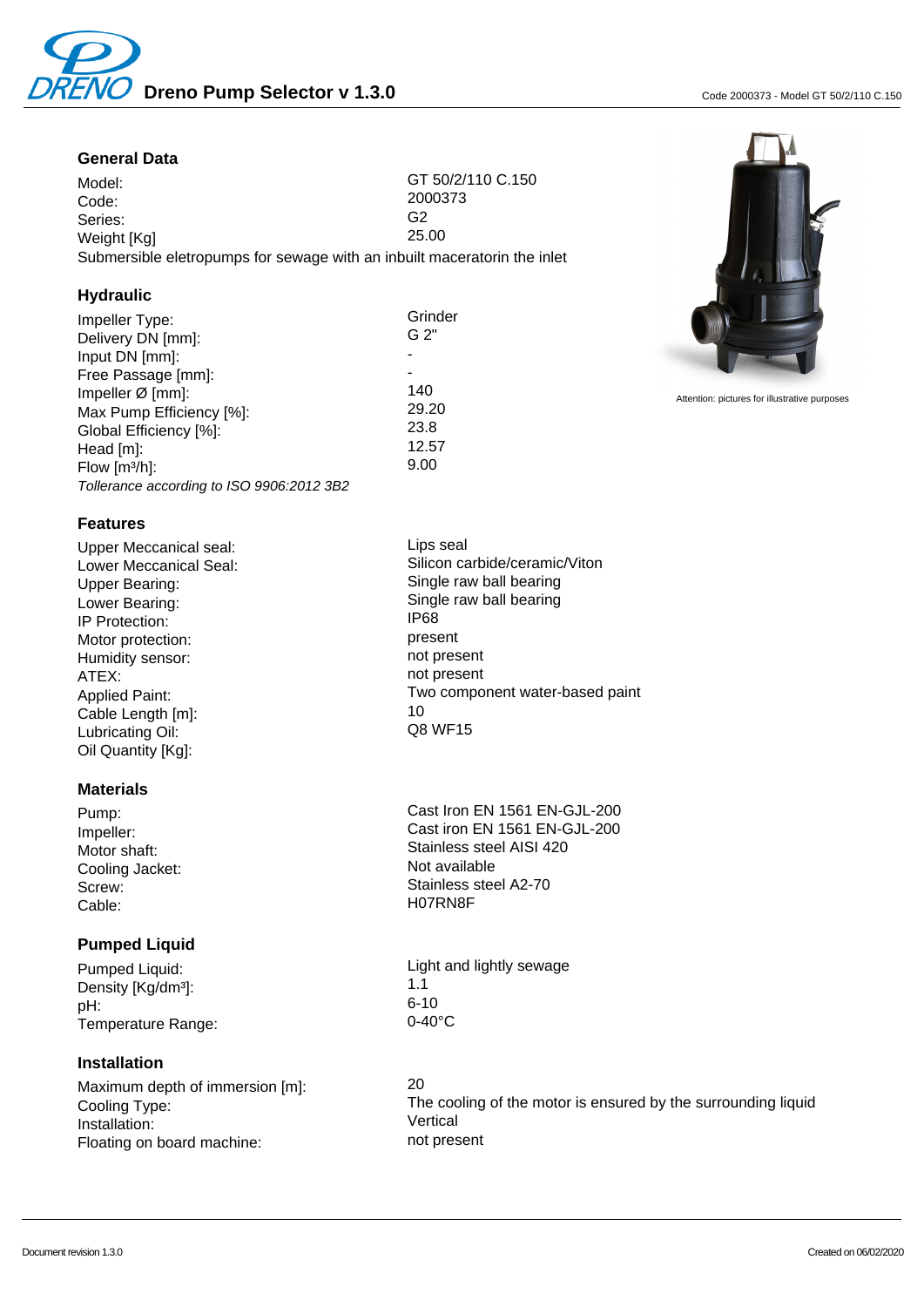**Dreno Pump Selector v 1.3.0** Code 2000373 - Model GT 50/2/110 C.150

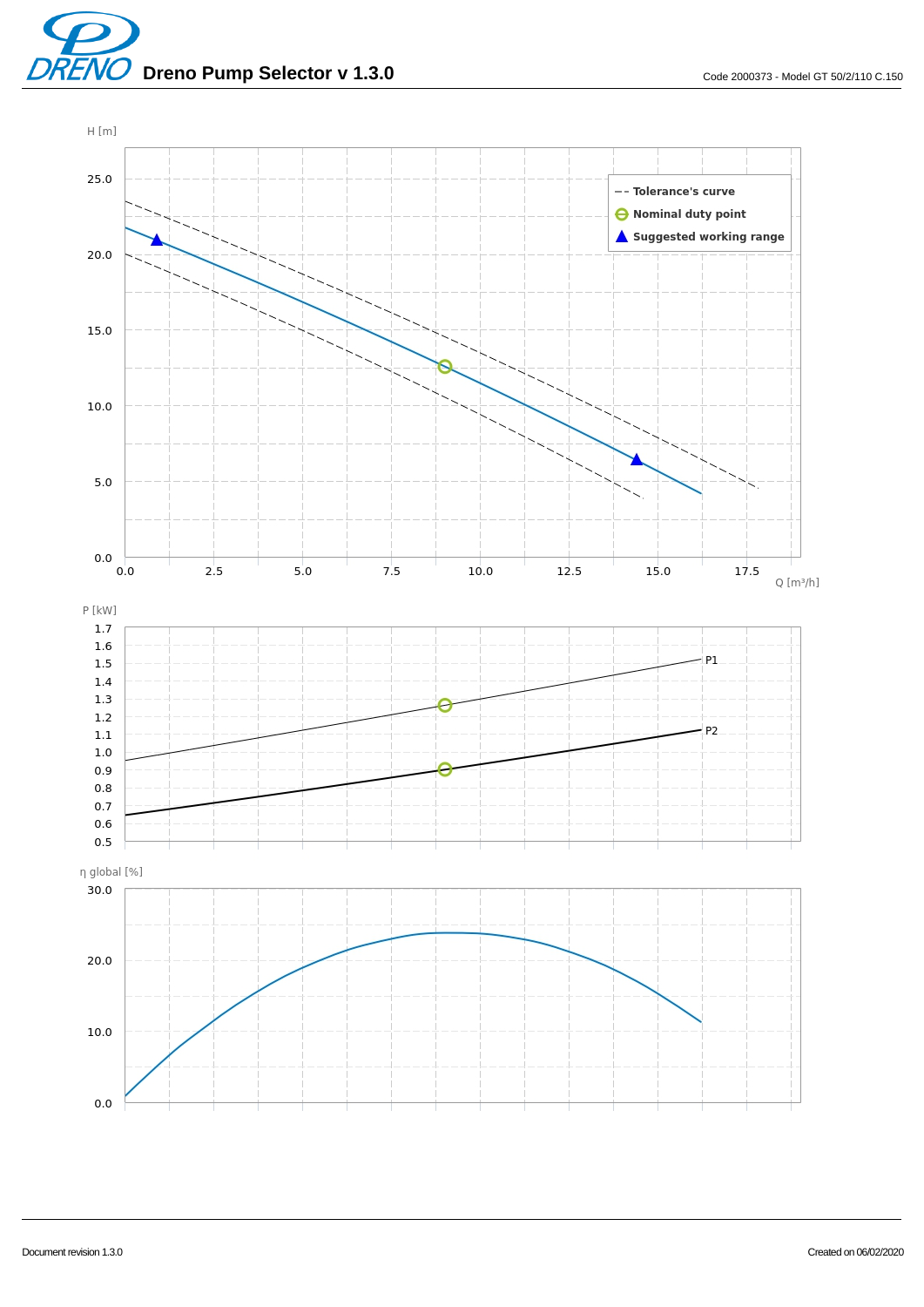## **Motor**

| Motor code:                                                   | 3520180250 |
|---------------------------------------------------------------|------------|
| Power P1 [kW]:                                                | 1.50       |
| Power P2 [kW]:                                                | 1.10       |
| Phases:                                                       | 3          |
| Frequency [Hz]:                                               | 50         |
| Tension [V]:                                                  | 400        |
| Nominal current [A]:                                          | 3.1        |
| Starting current [%]:                                         | 531.0      |
| Power Factor:                                                 | 0.81       |
| R.P.M.                                                        | 2850       |
| Starting:                                                     | D.O.L      |
| Capacitor [µF]:                                               |            |
| <b>Insulation Class:</b>                                      | $F$ 155°C  |
| Service type:                                                 | S2         |
| Max Efficiency [%]:                                           | 81.30      |
| Max Efficiency at full load [%]:                              | 80.6       |
| Efficiency at $\frac{3}{4}$ load $[\%]$ :                     | 80.3       |
| Efficiency at $\frac{1}{2}$ load $\left[\frac{1}{2}\right]$ : | 79.7       |
| Efficiency class:                                             |            |
|                                                               |            |

# **Wiring diagrams**